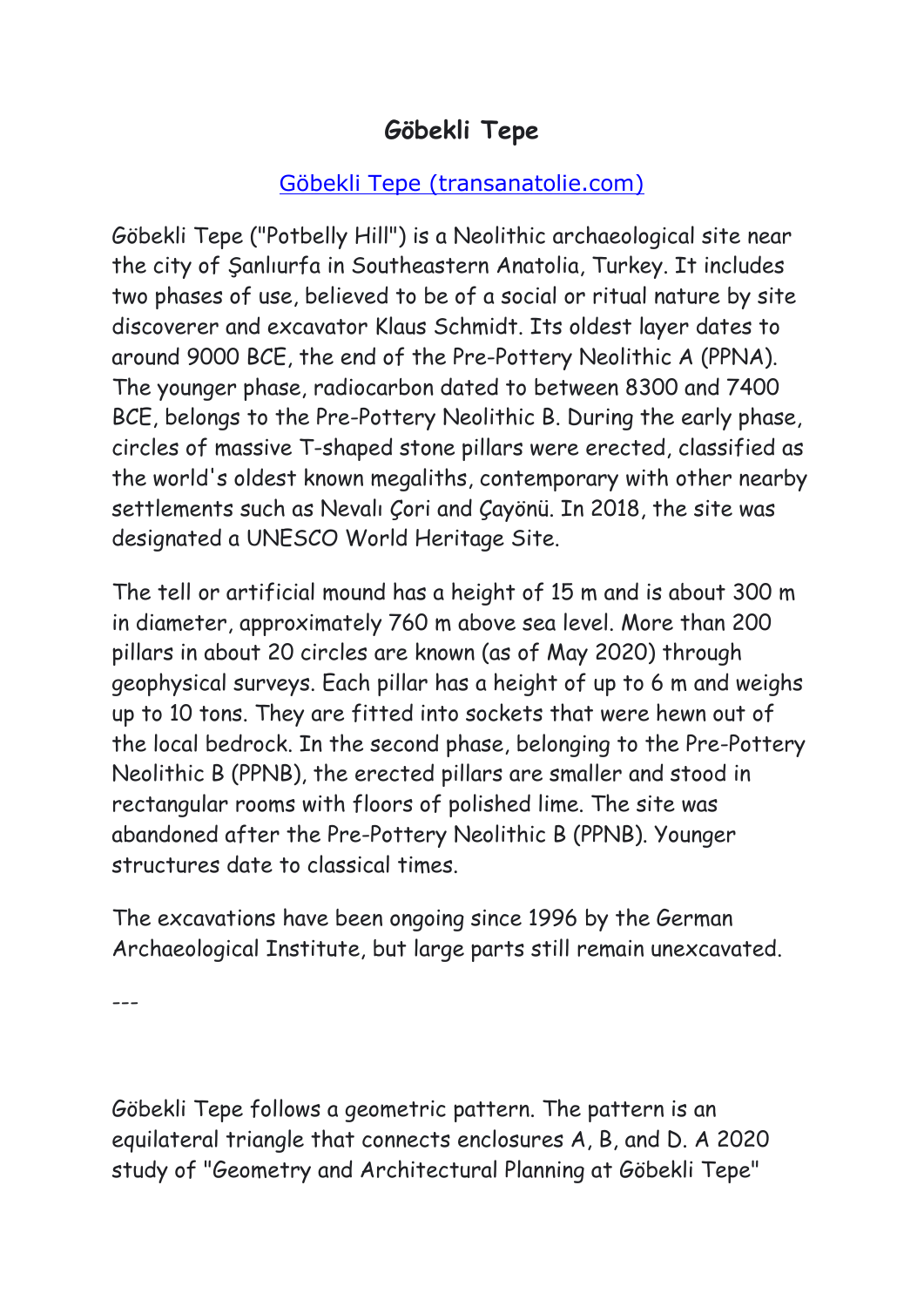suggests that enclosures A, B, and D are all one complex, and within this complex there is a "hierarchy" with enclosure D at the top, rejecting the idea that each enclosure was built and functioned individually as less likely.



----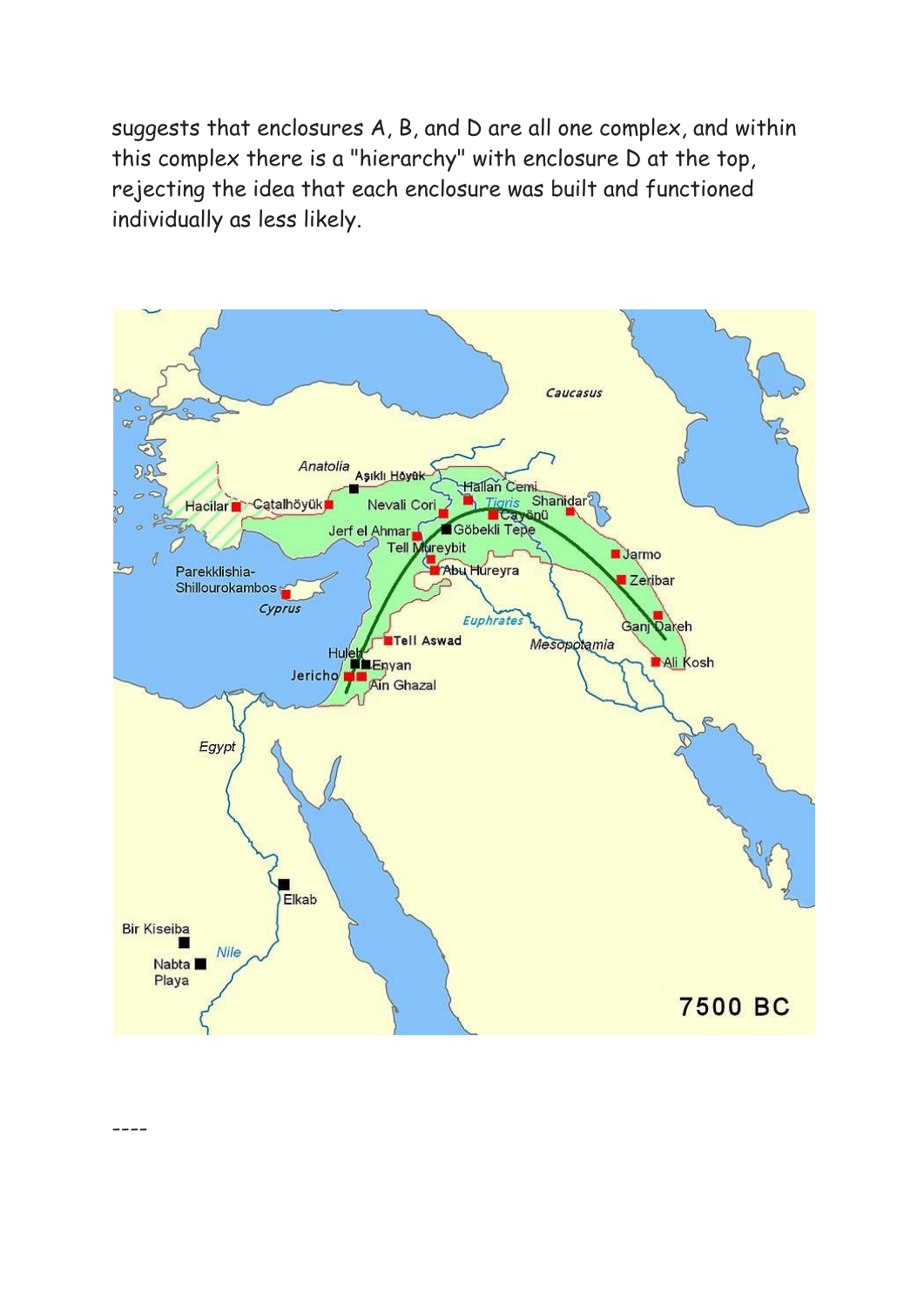Klaus Schmidt's view was that Göbekli Tepe is a stone-age mountain sanctuary. Radiocarbon dating as well as comparative stylistical analysis indicate that it contains the oldest known megaliths yet discovered anywhere, and that these ruins may constitute the remains of a temple. Schmidt believed that what he called this "cathedral on a hill" was a pilgrimage destination attracting worshippers up to 150 km distant. Butchered bones found in large numbers from local game such as deer, gazelle, pigs, and geese have been identified as refuse from food hunted and cooked or otherwise prepared for the congregants. Zooarchaeological analysis shows that gazelle were only seasonally present in the region, suggesting that events such as rituals and feasts were likely timed to occur during periods when game availability was at its peak.

Schmidt considered Göbekli Tepe a central location for a cult of the dead and that the carved animals are there to protect the dead. Though no tombs or graves have yet been found, Schmidt believed that graves remain to be discovered in niches located behind the walls of the sacred circles. In 2017, discovery of human crania with incisions was reported, interpreted as providing evidence for a new form of Neolithic skull cult. Special preparation of human crania in the form of plastered human skulls is known from the Pre-Pottery Neolithic B period at sites such as 'Ain Mallaha, Tell es-Sultan (also known as Jericho), and Yiftahel.

Schmidt also interpreted the site in connection with the initial stages of the Neolithic. It is one of several sites in the vicinity of Karaca Dağ, an area that geneticists suspect may have been the original source of at least some of our cultivated grains. Recent DNA analysis of modern domesticated wheat compared with wild wheat has shown that its DNA is closest in sequence to wild wheat found on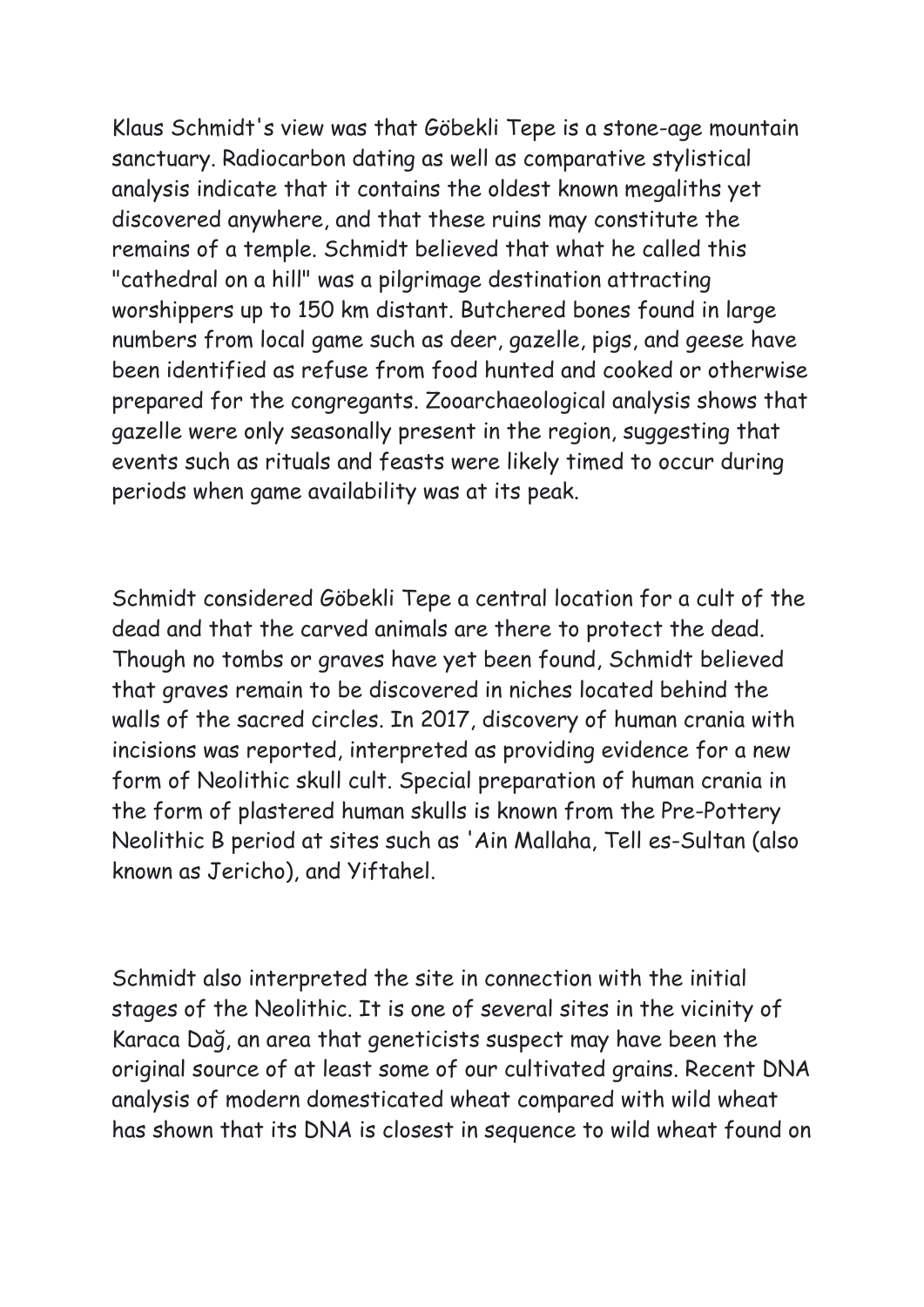Karaca Dağ 30 km away from the site, suggesting that this is where modern wheat was first domesticated.

With its mountains catching the rain and a calcareous, porous bedrock creating many springs, creeks, and rivers, the upper reaches of the Euphrates and Tigris was a refuge during the dry and cold Younger Dryas climatic event (10,800–9,500 BCE).

Schmidt also engaged in speculation regarding the belief systems of the groups that created Göbekli Tepe, based on comparisons with other shrines and settlements. He presumed shamanic practices and suggested that the T-shaped pillars represent human forms, perhaps ancestors, whereas he saw a fully articulated belief in deities as not developing until later, in Mesopotamia, that was associated with extensive temples and palaces. This corresponds well with an ancient Sumerian belief that agriculture, animal husbandry, and weaving were brought to humans from the sacred mountain Ekur, which was inhabited by Annuna deities, very ancient deities without individual names. Schmidt identified this story as a primeval oriental myth that preserves a partial memory of the emerging Neolithic. It is apparent that the animal and other images give no indication of organized violence, i.e. there are no depictions of hunting raids or wounded animals, and the pillar carvings generally ignore game on which the society depended, such as deer, in favour of formidable creatures such as lions, snakes, spiders, and scorpions. Expanding on Schmidt's interpretation that round enclosures could represent sanctuaries, Gheorghiu's semiotic interpretation reads the Göbekli Tepe iconography as a cosmogonic map that would have related the local community to the surrounding landscape and the cosmos.

 $---$ 

Göbekli Tepe is regarded by some as an archaeological discovery of great importance since it could profoundly change the understanding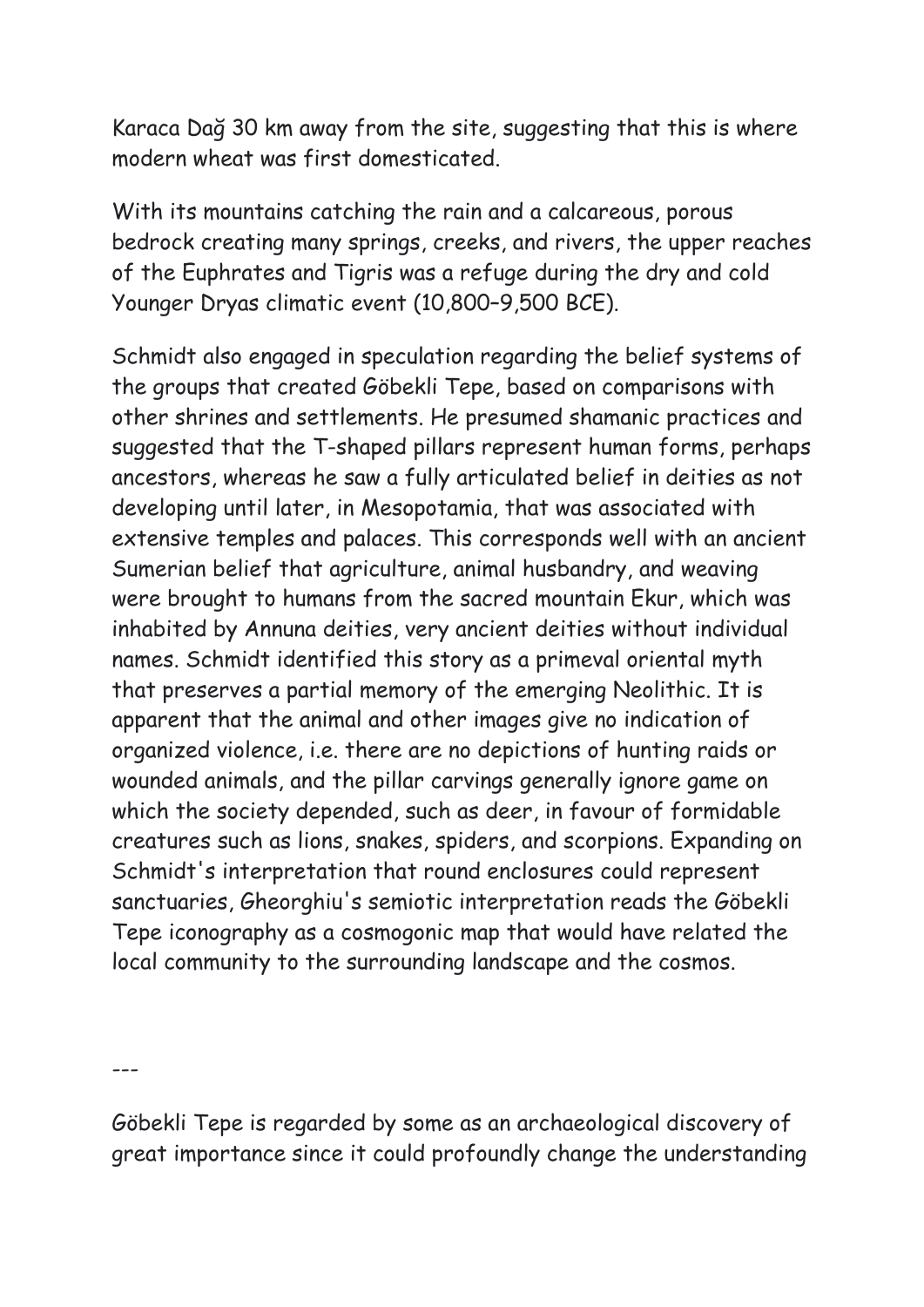of a crucial stage in the development of human society. Some researchers believe that the construction of Göbekli Tepe may have contributed to the later development of urban civilization, or, as excavator Klaus Schmidt put it, "First came the temple, then the city."

It remains unknown how a population large enough to construct, augment, and maintain such a substantial complex was mobilized and compensated or fed in the conditions of pre-sedentary society. Scholars have been unable to interpret the pictograms, and do not know what meaning the animal reliefs had for visitors to the site. The variety of fauna depicted – from lions and boars to birds and insects – makes any single explanation problematic. As there is little or no evidence of habitation, and many of the animals pictured are predators, the stones may have been intended to stave off evils through some form of magic representation. Alternatively, they could have served as totems.

The assumption that the site was strictly cultic in purpose and not inhabited has been challenged as well by the suggestion that the structures served as large communal houses, "similar in some ways to the large plank houses of the Northwest Coast of North America with their impressive house posts and totem poles." It is not known why every few decades the existing pillars were buried to be replaced by new stones as part of a smaller, concentric ring inside the older one.

## **Why Göbekli Tepe Changes the Historical Mainstream Narrative**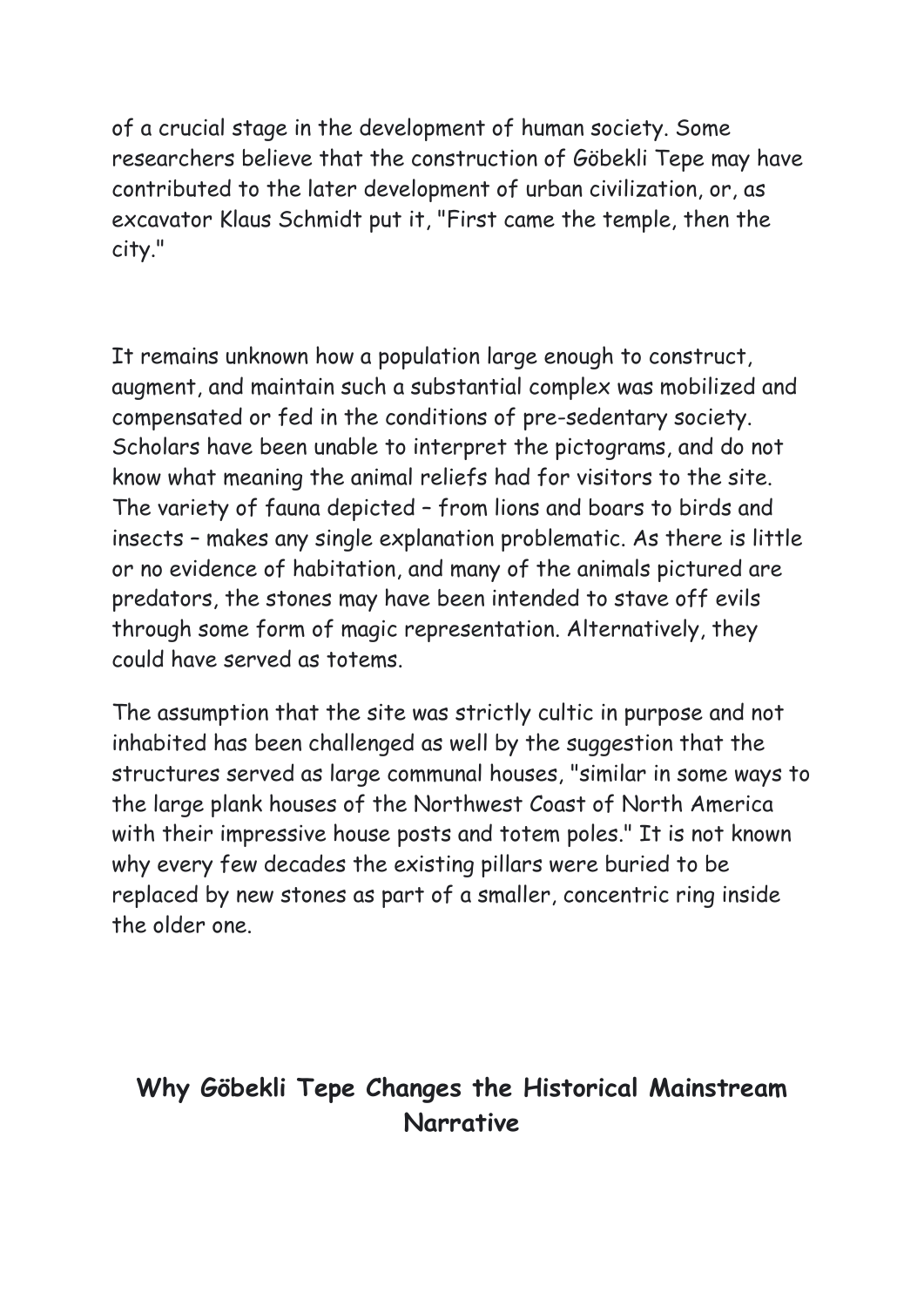The site is unlike anything else out there, so we can't really compare it to anything. There's nothing as old and as complex anywhere else in the world.



If you ask anyone which ancient monument impresses him the most, chances are she or he will say the pyramids. It doesn't have to be the Great pyramid, but pyramids in general. That's because pyramids are considered some of the greatest achievements of humankind.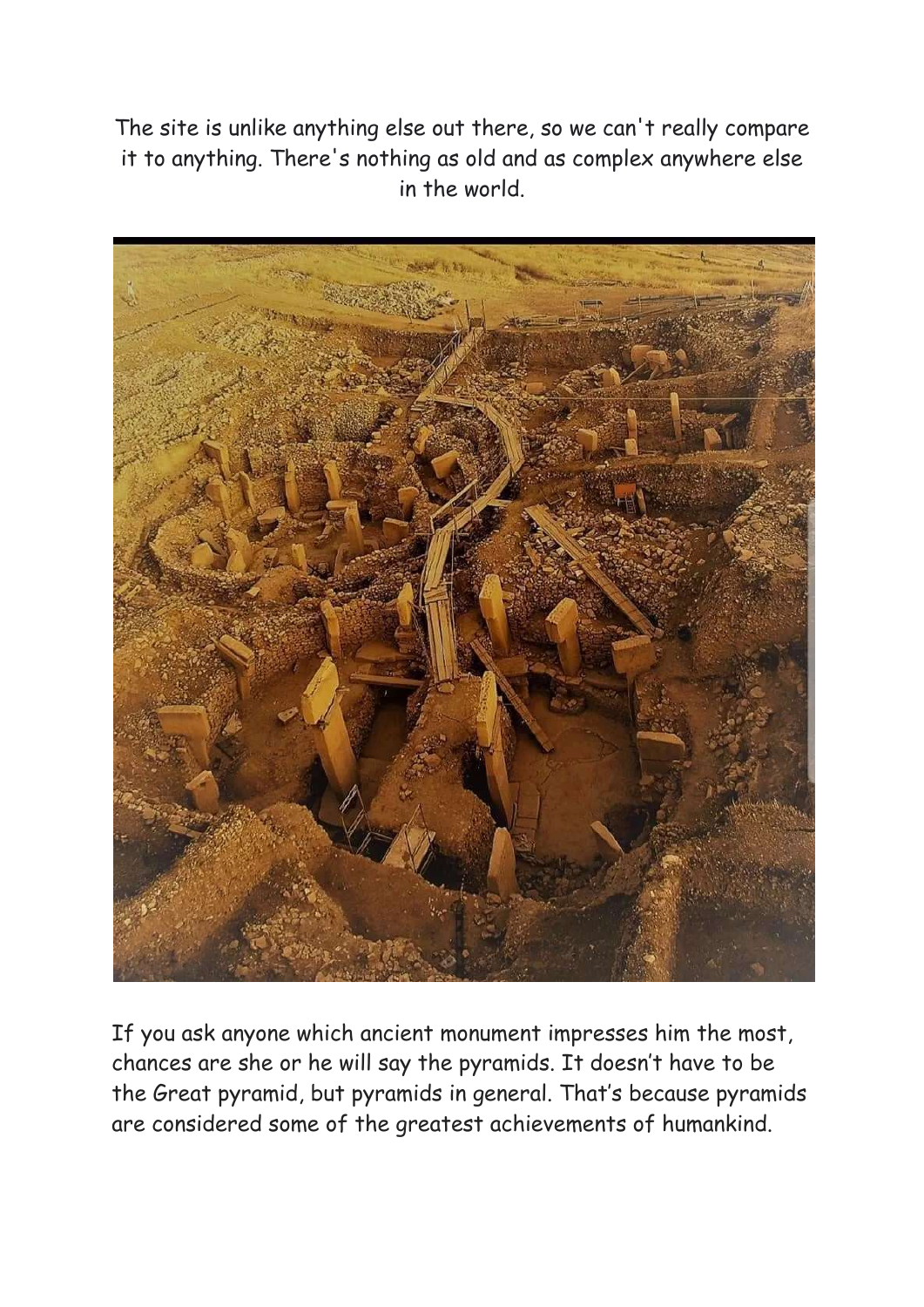Pyramids were built on nearly all continents throughout our history. The most famous pyramids are those in Egypt, where the Great Pyramid is considered the jewel of Egyptian architecture.

Many other pyramids exist in Egypt. That of [Saqqara](https://curiosmos.com/dev/?s=Saqqara)–the Step Pyramid–is considered the oldest, while the pyramids at Meidum and Dahshur are considered of great importance since they represent the evolution of the Egyptian pyramid form.

Northern America is home to more than one thousand pyramids of different sizes. The Great Pyramid of Cholula, located in presentday Mexico, is the largest in the world in terms of volume.

The Asian pyramids are perhaps the most shrouded in mystery, and Europe (Greece) has some of the least known pyramids on Earth.

But in addition to pyramids, many other monuments are just as stunning.

In present-day Turkey rest the ruins of an ancient site that is unlike anything we have ever found.

There's nothing like it in the world, and we can't compare it to any known monuments in terms of size and history.

Göbekli Tepe is ancient

Built around 12,000 years ago, Göbekli Tepe lies mainly hidden beneath the surface after it was buried–for reasons unknown–by its builders thousands of years ago. The best part is that there are some parts of Göbekli Tepe that appear to be even older than the proposed 12,000 years.

The site is composed of megalithic stones; there are some 16 stone circles that have been discovered to date inside which the ancients placed massive t-shaped stones, most of which weigh around 10 tons.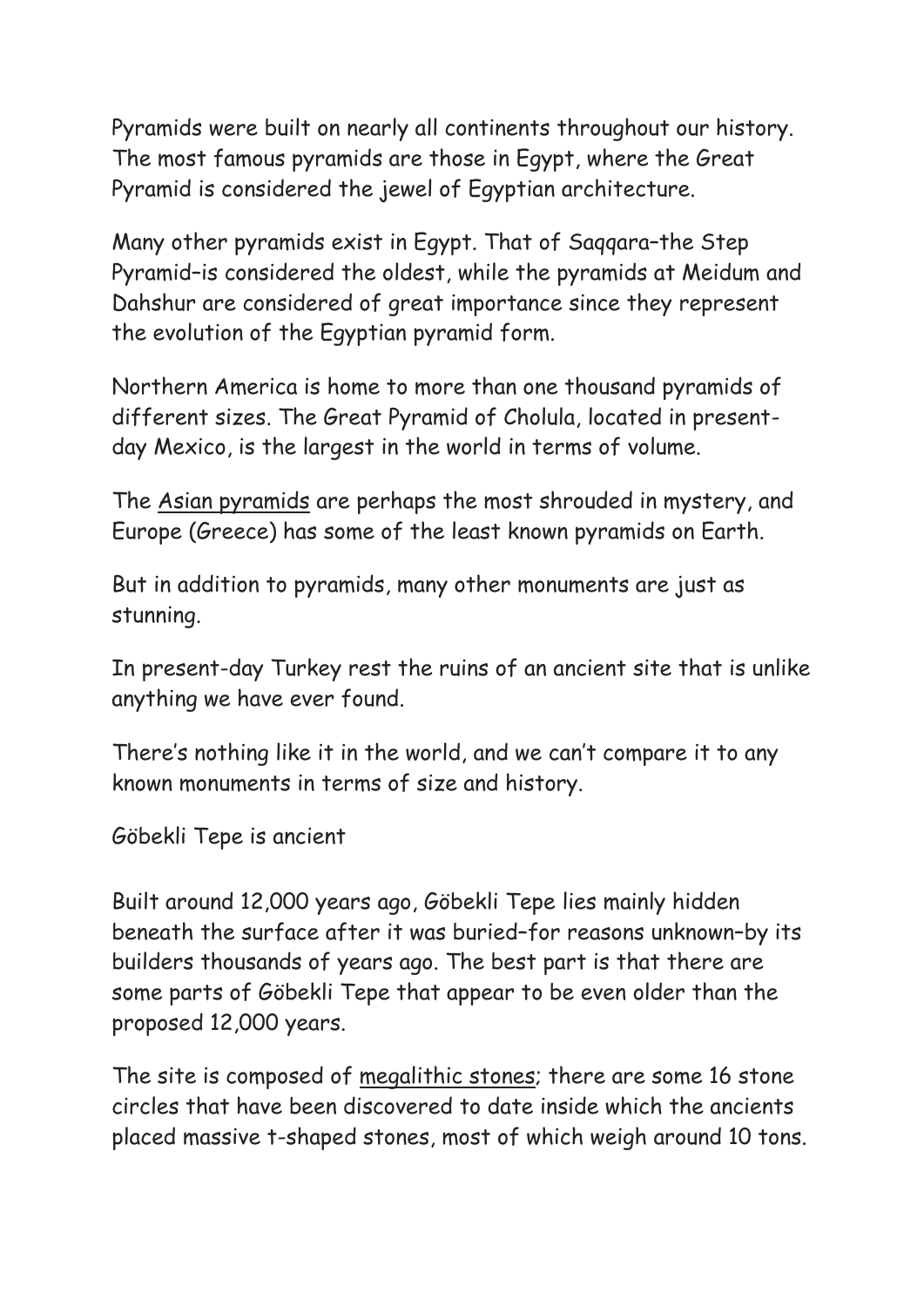These structures are intricately aligned and display advanced forms of geometry.

Dating back to the last Ice Age

This was done when our planet's northern hemisphere was covered in massive amounts of Ice Age glaciers. During this time, experts say that a group of hunter-gatherers began building what is now defined–for reasons I still can't entirely understand–the first megalithic temple on Earth.

We've uncovered only 5%

The site has been undergoing archaeological excavations for more than 26 years since the first survey in 1994. So far, we've uncovered no more than 5 percent, and experts say that it will take us decades before we uncovered the entire complex.

Strange carvings and a strange society

As we've explored Göbekli Tepe throughout the years, we've encountered some pretty strange things; not only did we find massive, megalithic stones, we have also come across strange carvings of humanoid figurines and animal carvings, as well as symbols.

Despite this, we have still not explained who built the site–was it really hunter-gatherers?–and why it was built.

Complex structures

There are two leading hypotheses when it comes to Göbekli Tepe; it was either a massive temple or an astronomical observatory. The inability to explain its purpose, exact age and building technique has led to a widespread public debate about Göbekli Tepe. Countless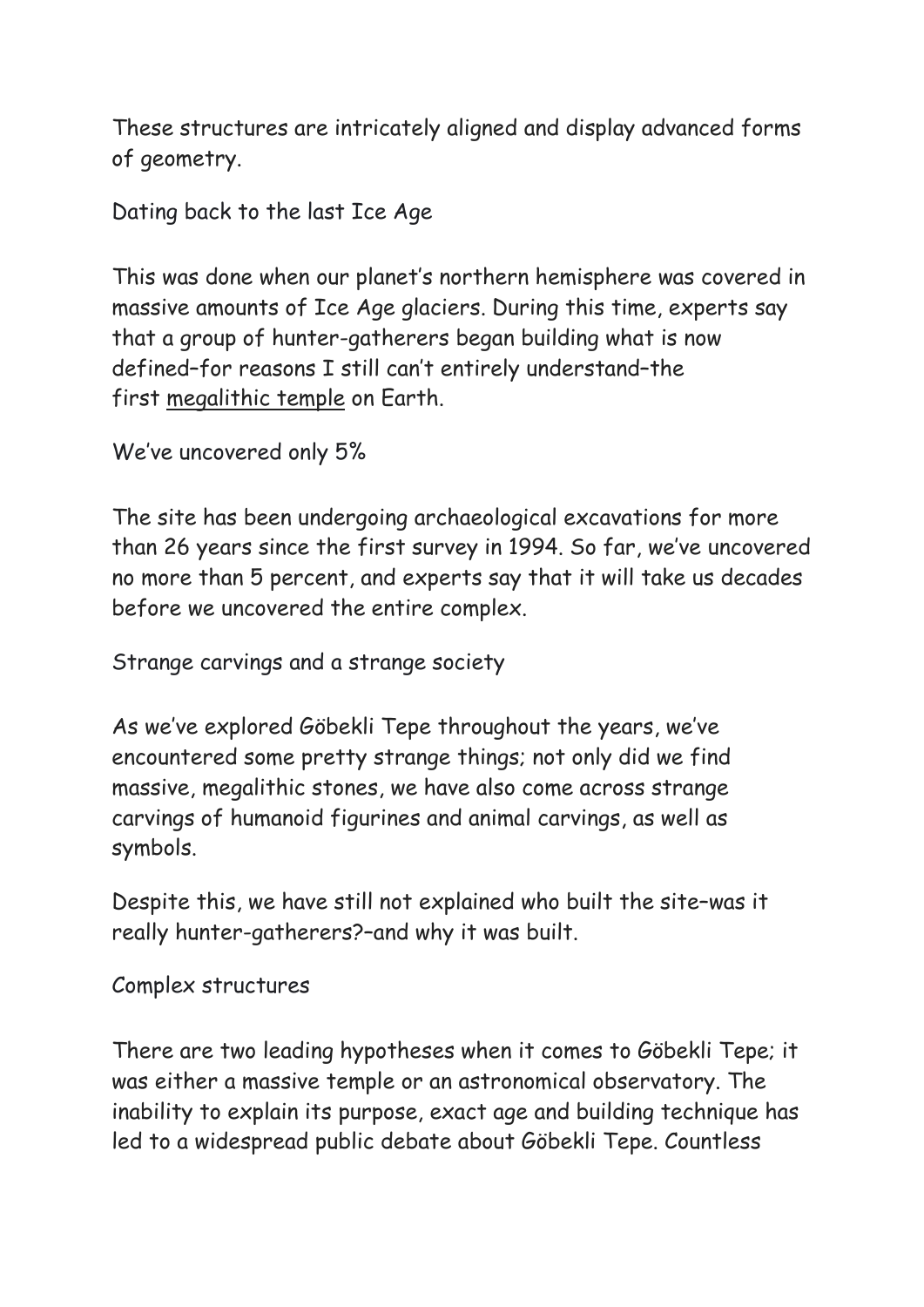theories have been woven around the site, from [aliens](https://curiosmos.com/dev/tag/aliens) to advanced, long-lost civilizations.

Some might say this is far-fetched, and I agree that we need not involve aliens in this.

Humankind has been innovative, advanced, and complex for far longer than we have been willing to accept. This leads me to believe that the culture that built Göbekli Tepe was not a society of huntergatherers. No, they were far more advanced than that, and the sole existence of Göbekli Tepe backs up this claim.

## Incomparable

The site is unlike anything else out there, so we can't really compare it to anything. Furthermore, there's nothing as old and as complex anywhere else in the world, which makes it pretty difficult to study.

Whatever the case, many people believe that Göbekli Tepe was not just a temple and may have been used as a massive astronomical observatory. In fact, two things link Göbekli Tepe to celestial objects; one theory argues that there's a deeply rooted connection between Göbekli Tepe and the stars in the night sky, particularly Sirius. This is mostly because local populations worshiped the stars for several thousand years after.

Another claim, as revealed by best-selling author Graham Hancock, argues that there are carvings at Göbekli Tepe, which are linked to a comet that may have impacted our planet at the end of the last ice age.

If any of these claims are true, it would mean Göbekli Tepe was indeed a site deeply connected to the stars and hence served as a kind of ancient astronomical observatory.

We can't know what it served as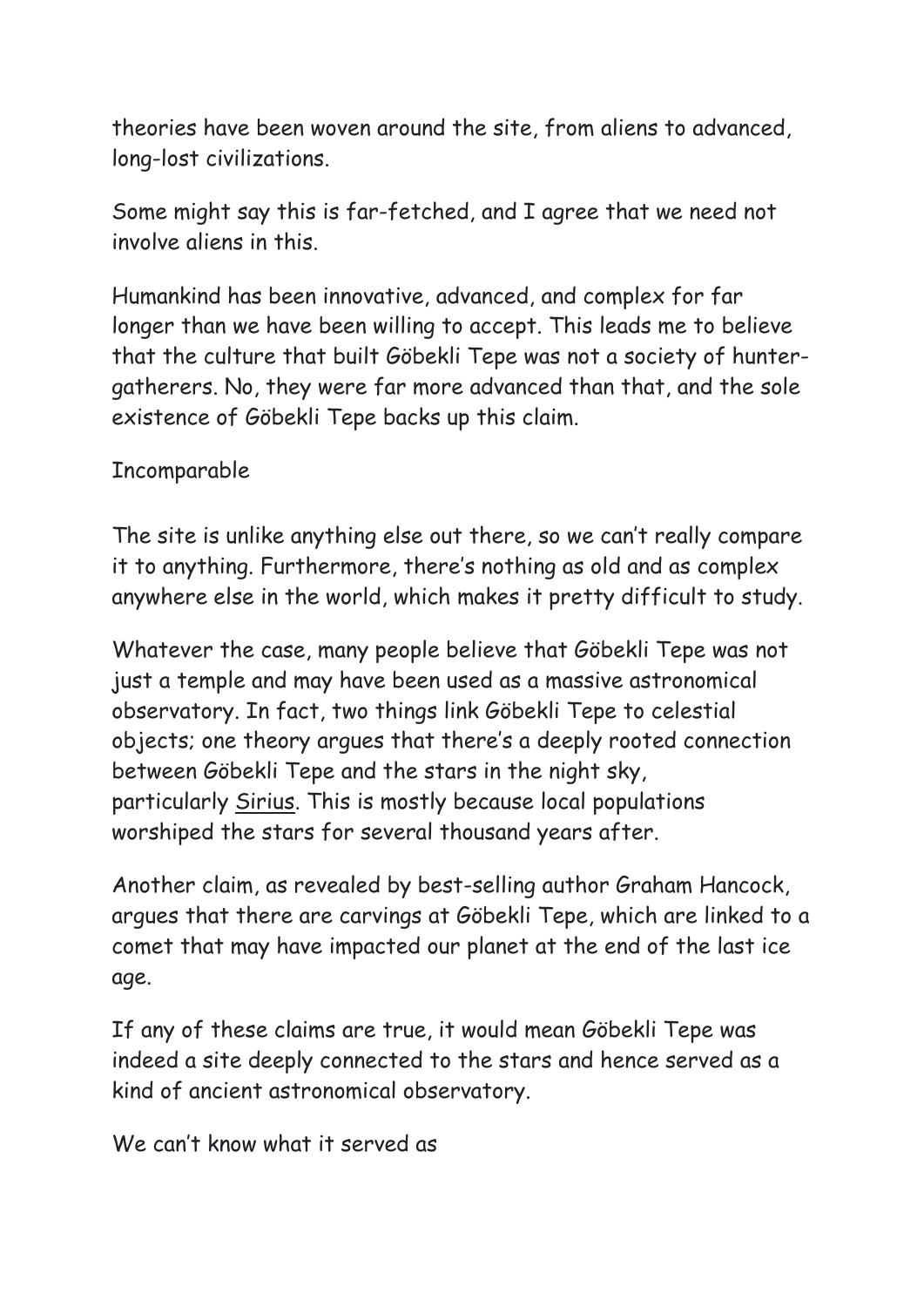It may very well have been an ancient astronomical observatory. However, in the same way, Göbekli Tepe could also have served as a temple. So there's also a great chance that neither one of those theories is correct and that Göbekli Tepe was something entirely different.

For example, if experts find that the stone circles at the site were once roofed, it would make them unsuitable for astronomical observations. Also, archaeological excavations of the site suggest that some of the pillars of the site were "recycled" and transported elsewhere. Also, we can't know to what extent later societies may have rearranged some of the uppermost parts of the site. In other words, we can't conclude how much the site was altered in the notso-distant past.

This has been explained by researchers:

*"The original layout of Göbekli Tepe's monumental round-oval buildings (none of which have been entirely excavated) is still the subject of ongoing research. One should be aware that many of the T-pillars incorporated into the enclosures at Göbekli Tepe are not standing in their original positions, and the buildings underwent significant modification during their life-cycles."*

What we do know confuses us

The imposing stratigraphy of Göbekli Tepe attests to millennia of activity. Many structures identified to this day have been found to date back at least 12,000 years, with evidence of even older parts of the site. This is precisely where the importance of Göbekli Tepe resides in. Göbekli Tepe predates, among other things, pottery, metallurgy, the invention of the wheel, writing, but, more importantly, agriculture.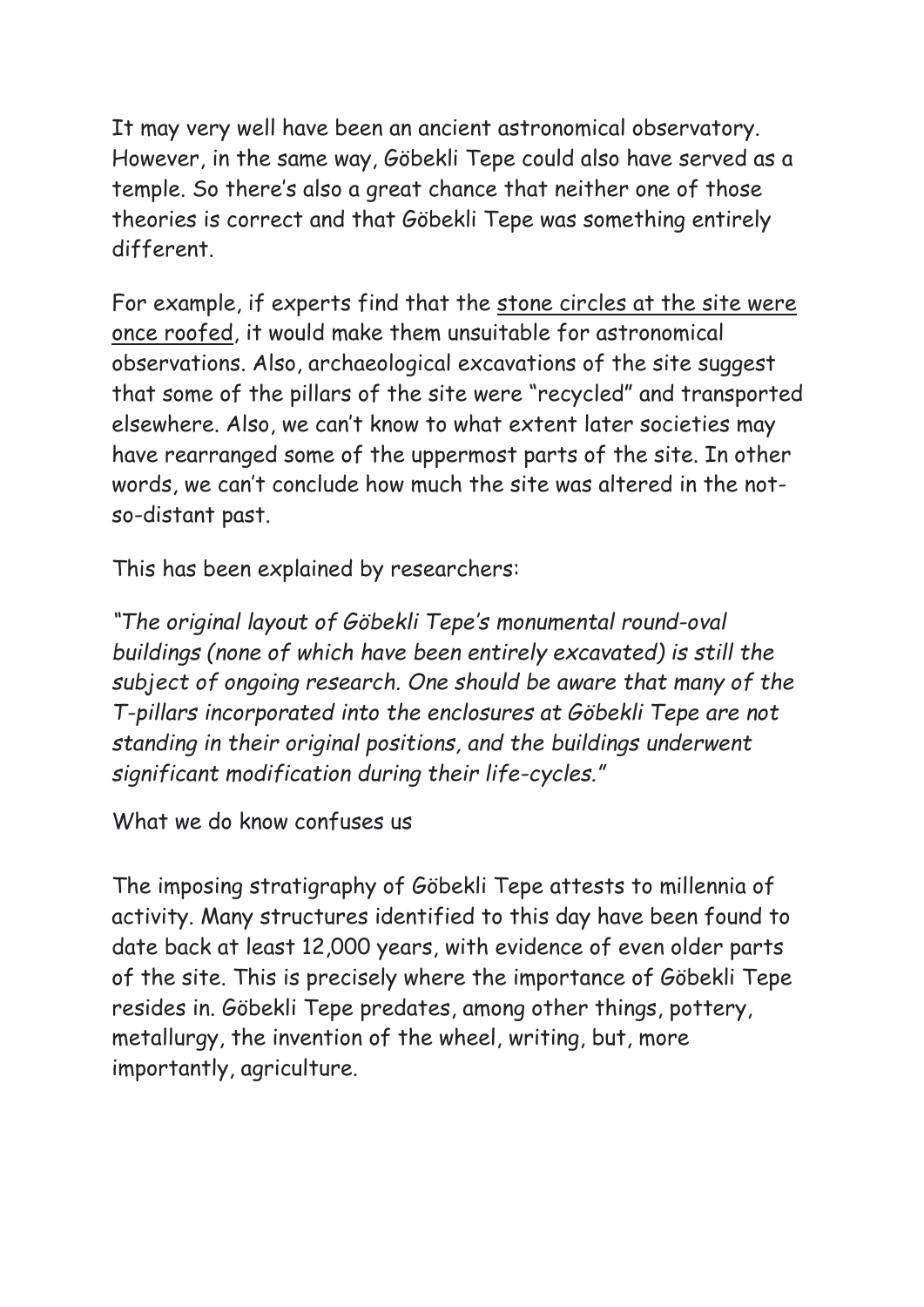We thought until very recently that people were incapable of constructing megalithic, complex sites until the appearance of agriculture and farming.

This is obviously not the case with Göbekli Tepe. The site's existence tells us that already 12,000 years ago; an organized, complex society lived in the region. This society was far more advanced than just hunter-gatherers.

No city

So far, archaeological excavations have revealed important clues about Göbekli Tepe, including facts such as;

- *Göbekli Tepe is the oldest monument of its kind.*
- *It predates everything we know about complex societies and their abilities to build megalithic structures.*
- *It has not been excavated entirely.*
- *The society that built it was far more advanced, and they very unlikely a mere hunter-gatherer society.*
- *To build Göbekli Tepe, around 1000 people were needed, at least. This tells us that, in addition to an organized workforce, people needed to sleep and eat. In other words, Göbekli Tepe could not have been built without the support of a developed city or settlement. No such city has so far been discovered at or near the site.*

Symbols found across the world

One of the most fascinating things about Gobekli Tepe, in addition to the massive stones, is the symbology present on the massive T-Shaped stone pillars.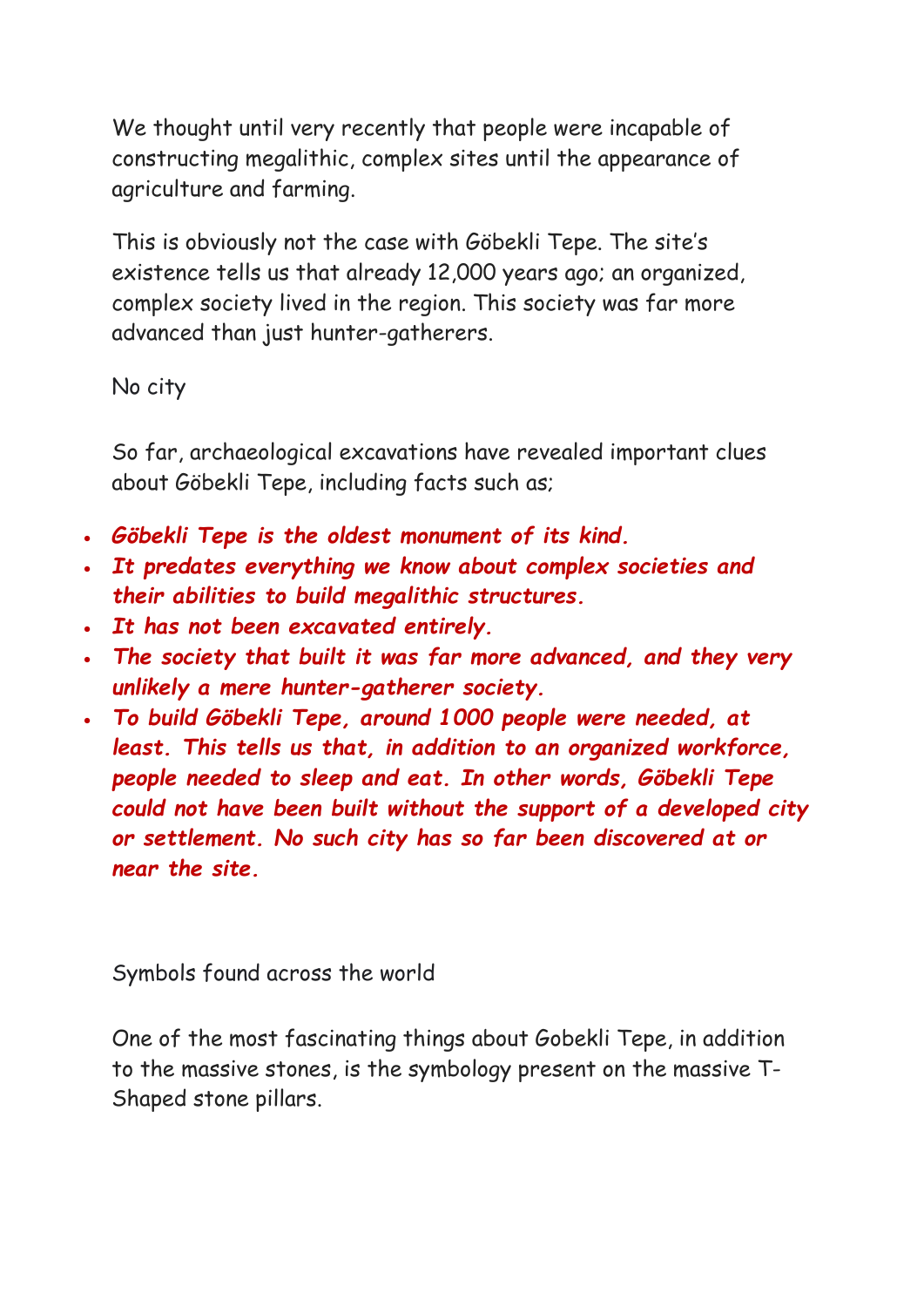

One specific pillar–number 43–from enclosure D is particularly rich in decorations. On it, we have depictions of animals, such as scorpions and vultures, but more importantly, the bag symbolism.

The "handbag of the gods," as I like to refer to it, has been found on reliefs in Mesoamerica and Mesopotamia, making it one of the strangest symbols out there. What did ancient cultures in Mesoamerica have in common with hunter-gatherers in Turkey 12,000 years ago?

Apparently, nothing but some of Gobekli Tepe's symbols have been found on ancient sites across the globe.